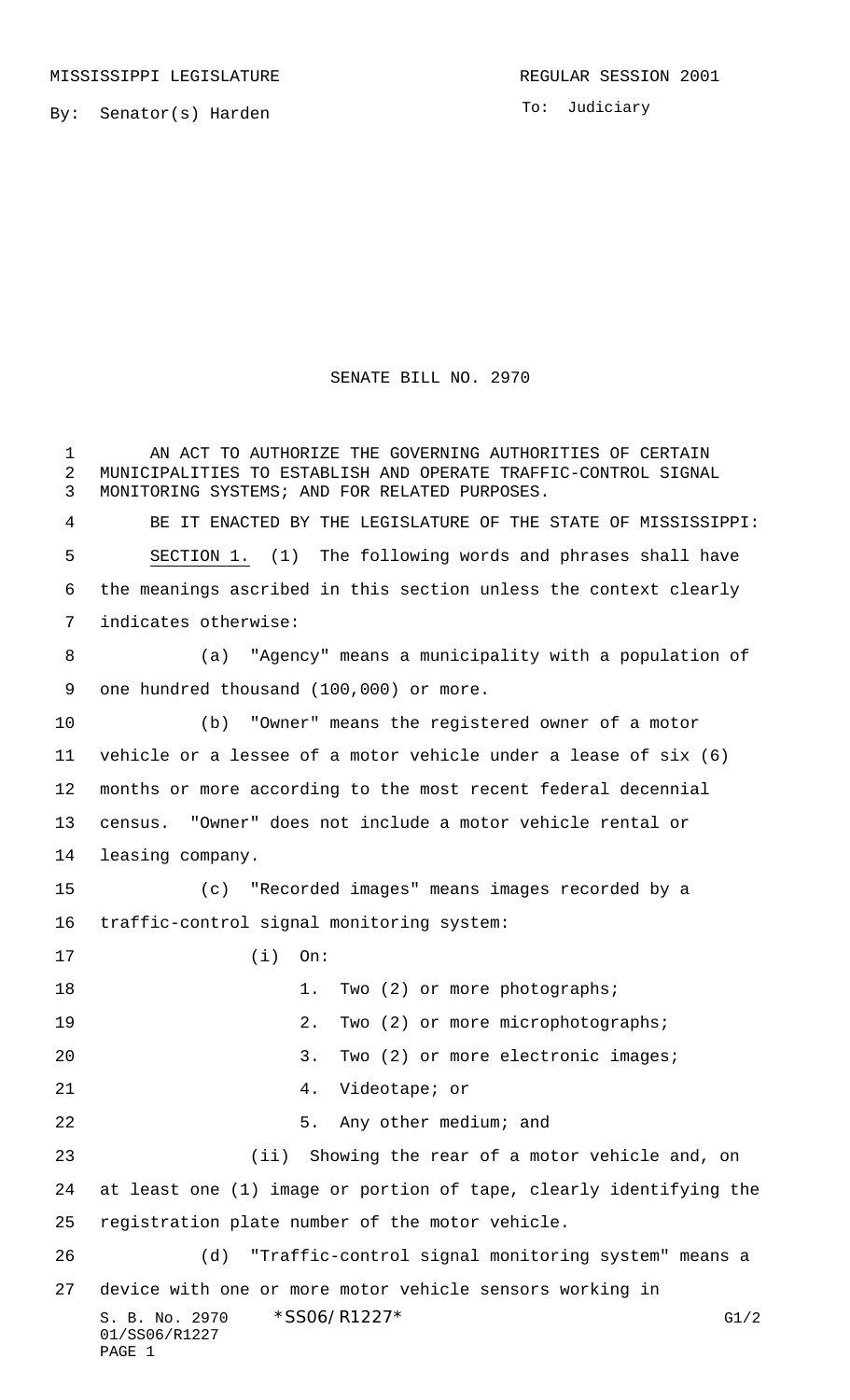conjunction with a traffic-control signal to produce recorded images of motor vehicles entering an intersection against a red signal indication.

 (2) This section applies to a violation of Section 63-3-309(3) at intersections monitored by a traffic-control signal monitoring system.

 (3) (a) Unless the driver of the motor vehicle received a citation from a police officer at the time of the violation, the owner or, in accordance with subsection (6)(e) of this section, the driver of a motor vehicle is subject to a civil penalty if the motor vehicle is recorded by a traffic-control signal monitoring system while being operated in violation of Section 63-3-309(3).

 (b) A civil penalty under this subsection may not exceed One Hundred Dollars (\$100.00).

 (c) For purposes of this section, the State Auditor and Attorney General shall prescribe a uniform citation form consistent with the Uniform Traffic Ticket Law, provided under Section 63-9-21.

 (4) (a) Subject to the provisions of paragraphs (b) through (d) of this subsection, an agency shall mail to the owner liable under subsection (3) of this section a citation which shall include:

 (i) The name and address of the registered owner of the vehicle;

 (ii) The registration number of the motor vehicle involved in the violation;

 (iv) The location of the intersection; (v) The date and time of the violation; 57 (vi) A copy of the recorded image; (vii) The amount of the civil penalty imposed and the date by which the civil penalty should be paid;

S. B. No. 2970 \*SS06/R1227\* 01/SS06/R1227 PAGE 2

54 (iii) The violation charged;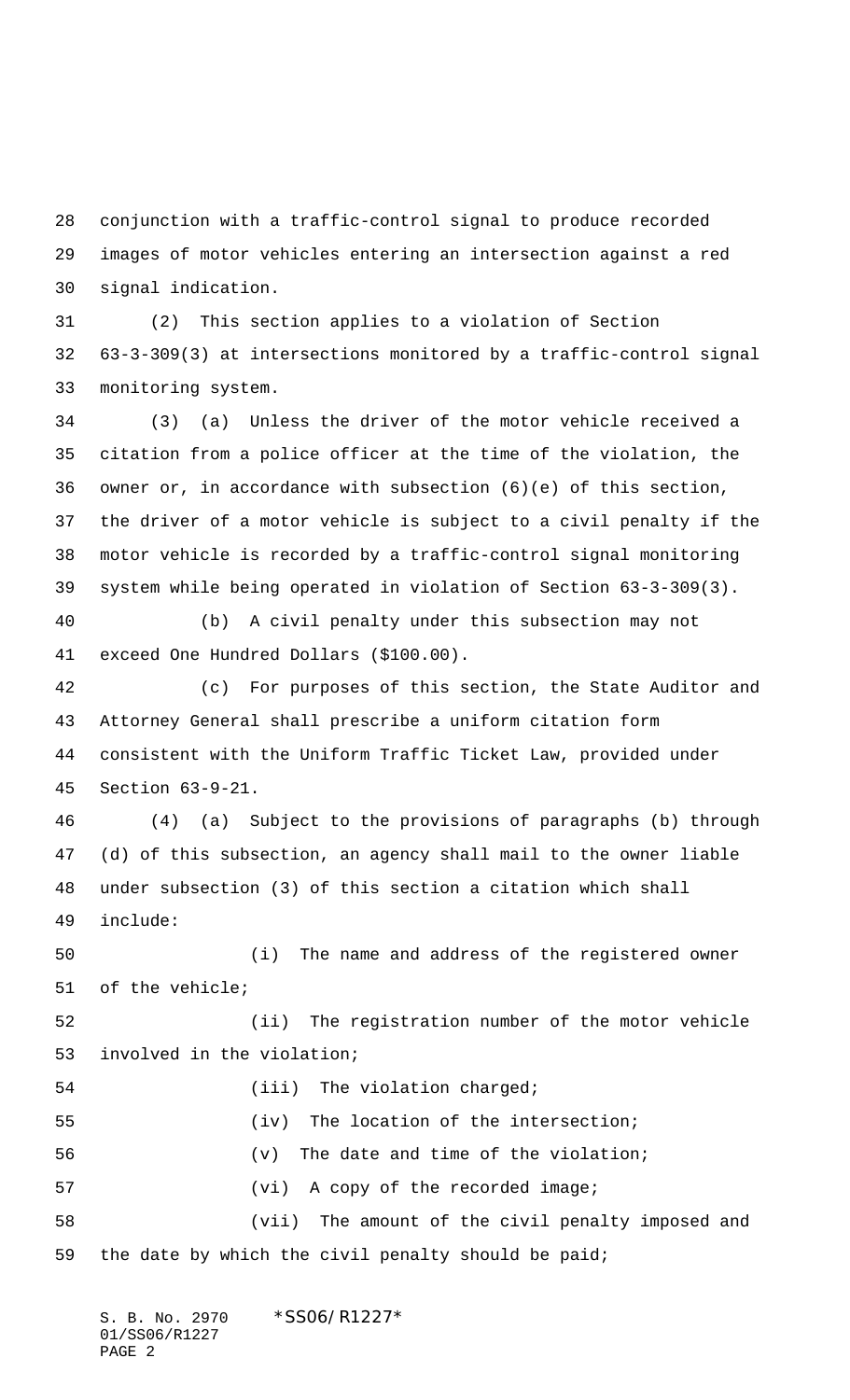S. B. No. 2970 \*SS06/R1227\* 01/SS06/R1227 (viii) A signed statement by a technician employed by the agency that, based on inspection of recorded images, the motor vehicle was being operated in violation of Section 63-3-309(3); (ix) A statement that recorded images are evidence of a violation of Section 63-3-309(3); and (x) Information advising the person alleged to be liable under this section: 1. Of the manner and time in which liability as alleged in the citation may be contested in the municipal court; and 2. Warning that failure to pay the civil penalty or to contest liability in a timely manner is an admission of liability and may result in refusal or suspension of the motor vehicle registration. (b) The agency may mail a warning notice in lieu of a citation to the owner liable under subsection (3) of this section. (c) Except as provided in subsection (6)(e) of this section, a citation issued under this section shall be mailed no later that two (2) weeks after the alleged violation. (d) An agency may not mail a citation to a person who 81 is not an owner under subsection  $(1)(c)(ii)$  of this section. (e) A person who receives a citation under paragraph 83 (a) of this subsection may: (i) Pay the civil penalty, in accordance with instructions on the citation, directly to the municipal court; or (ii) Elect to stand trial for the alleged violation. 88 (5) The agency may submit: (a) A certificate alleging that the violation of Section 63-3-309(3) occurred, sworn to or affirmed by a duly authorized agent of the agency, based on inspection of recorded images produced by a traffic-control signal monitoring system

PAGE 3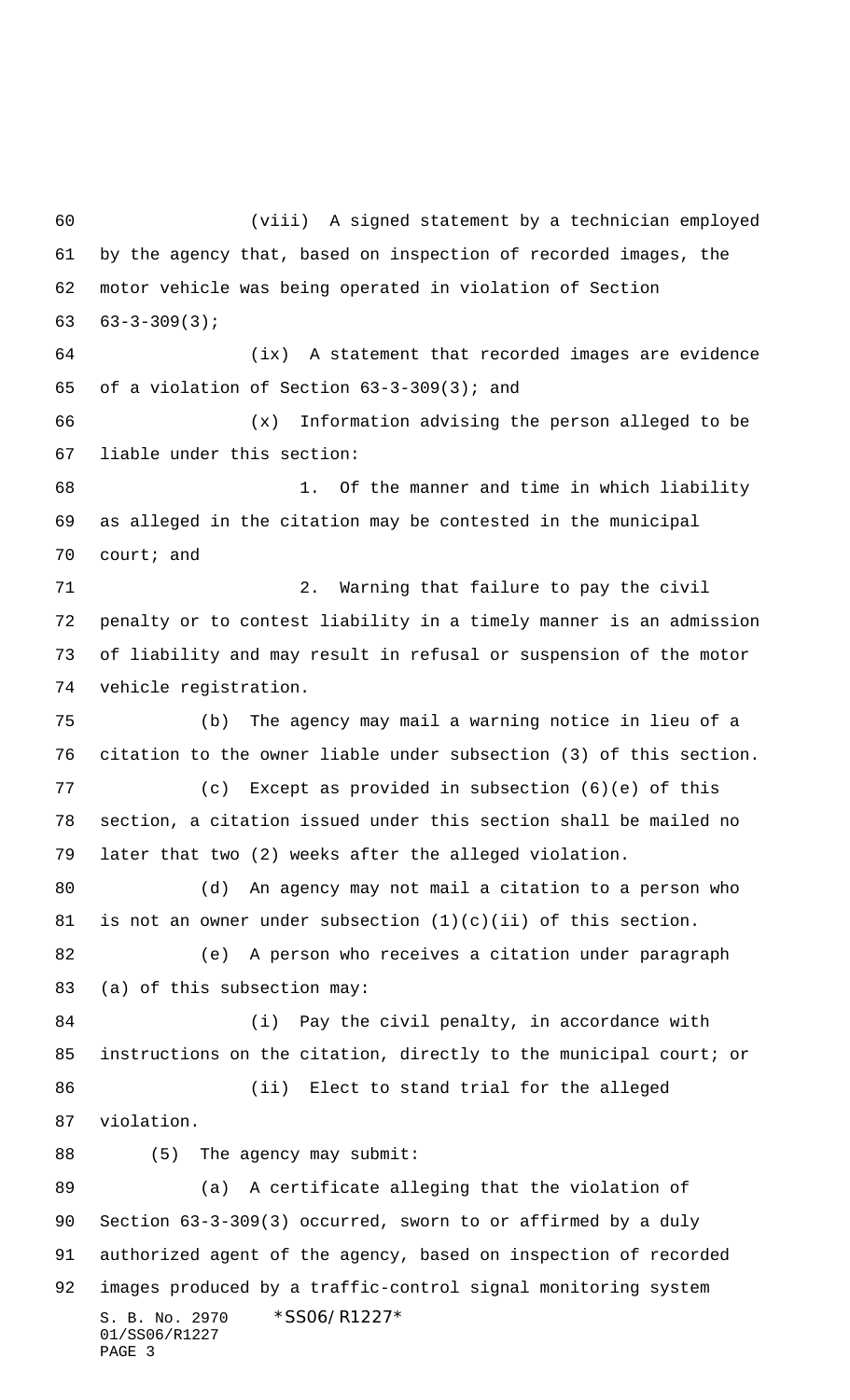shall be evidence of the facts contained therein and shall be admissible in any proceeding alleging a violation under this section.

 (b) Adjudication of liability shall be based on a preponderance of evidence.

 (6) (a) The municipal court may consider the following in defense of a violation of this act:

 (i) That the driver of the vehicle passed through the intersection in violation of Section 63-3-309(3) in order to yield the right-of-way to an emergency vehicle;

 (ii) Except as otherwise provided in paragraph (b) of this subsection, that the motor vehicle or registration plates of the motor vehicle were stolen before the violation occurred and were not under the control or possession of the owner at the time of the violation;

 (iii) Except otherwise provided in paragraph (c) of this subsection, evidence that the person named in the citation was not operating the vehicle at the time of the violation; or

 (iv) Any other issues and evidence that the municipal court deems pertinent.

 (b) To demonstrate that the motor vehicle or the registration plates were stolen before the violation occurred and were not under the control or possession of the owner at the time of the violation, the owner must submit proof that a police report about the stolen motor vehicle or registration plates was filed in a timely manner.

 (c) To satisfy the evidentiary burden under paragraph (a)(iii) of this subsection, the person named in the citation shall provide evidence to the satisfaction of the court of who was operating the vehicle at the time of the violation, including, at a minimum, the operator's name and current address.

S. B. No. 2970 \* SS06/R1227\* 01/SS06/R1227 PAGE 4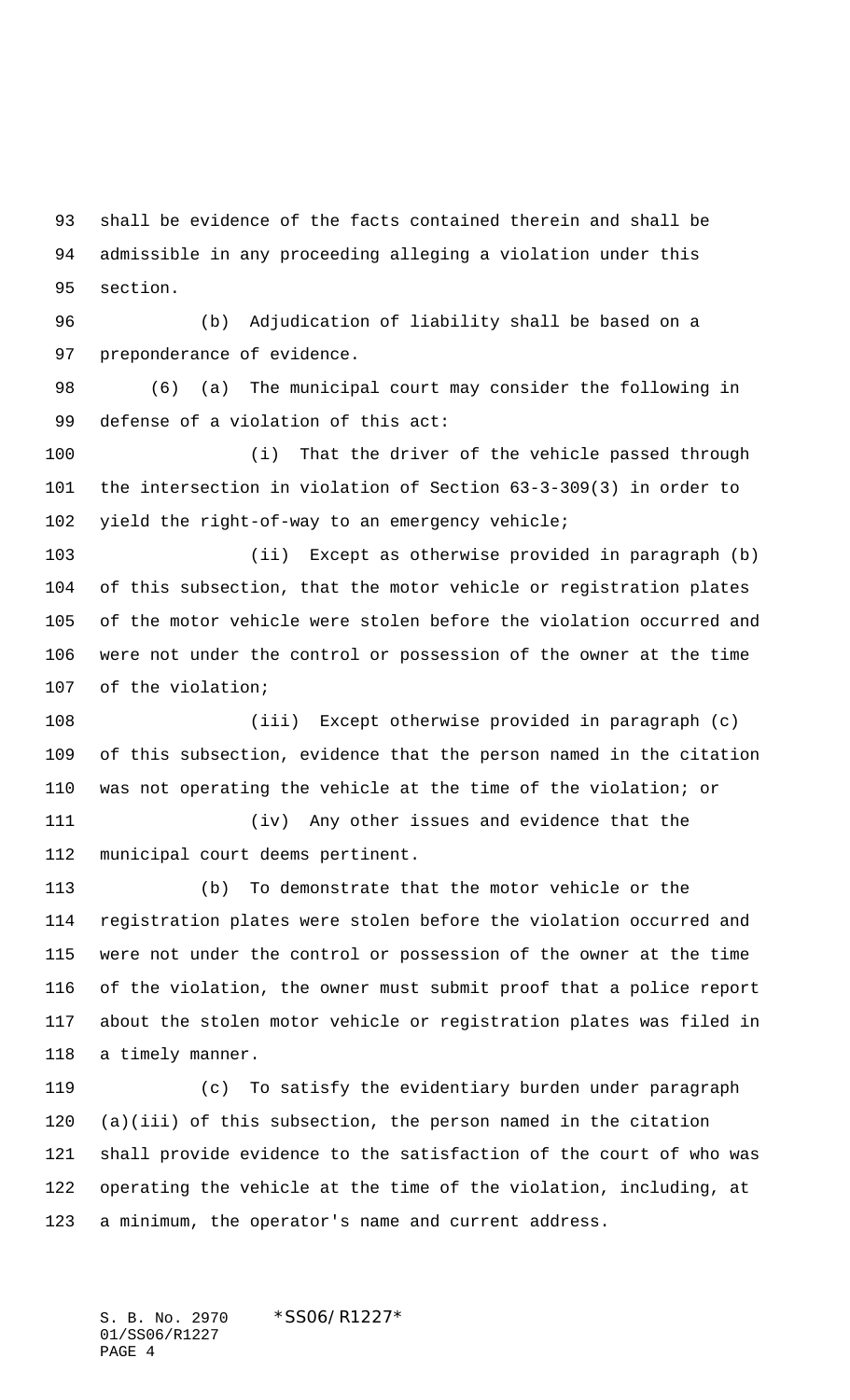(d) (i) The provisions of this paragraph apply only to a citation that involves a private carrier of passengers, pickup trucks and other noncommercial vehicles. (ii) To satisfy the evidentiary burden under paragraph (a)(iii) of this subsection, the person named in the citation described under subparagraph (i) of this paragraph may provide to the municipal court a letter, sworn to or affirmed by the person and mailed by certified mail, return receipt requested, that: 1. States that the person named in the citation was not operating the vehicle at the time of the violation; and 2. Provides the name, address and driver's license identification number of the person who was operating the vehicle at the time of the violation. (e) (i) If the municipal court finds that the person named in the citation was not operating the vehicle at the time of the citation or receives evidence under paragraph (d)(ii)2 of this subsection identifying the person driving the vehicle at the time of the violation, the clerk of the court shall provide to the agency issuing the citation a copy of any evidence substantiating who was operating the vehicle at the time of the violation. (ii) Upon the receipt of substantiating evidence from the municipal court under subparagraph (i) of this paragraph, an agency may issue a citation as provided in subsection (4) of this section to the person that the evidence indicates was operating the vehicle at the time of the violation. (iii) A citation issued under subparagraph (ii) of this paragraph shall be mailed no later than two (2) weeks after

receipt of the evidence from the municipal court.

 (7) If the civil penalty is not paid and the violation is not contested, the tax collector may refuse to register the motor vehicle.

S. B. No. 2970 \* SS06/R1227\* 01/SS06/R1227 PAGE 5